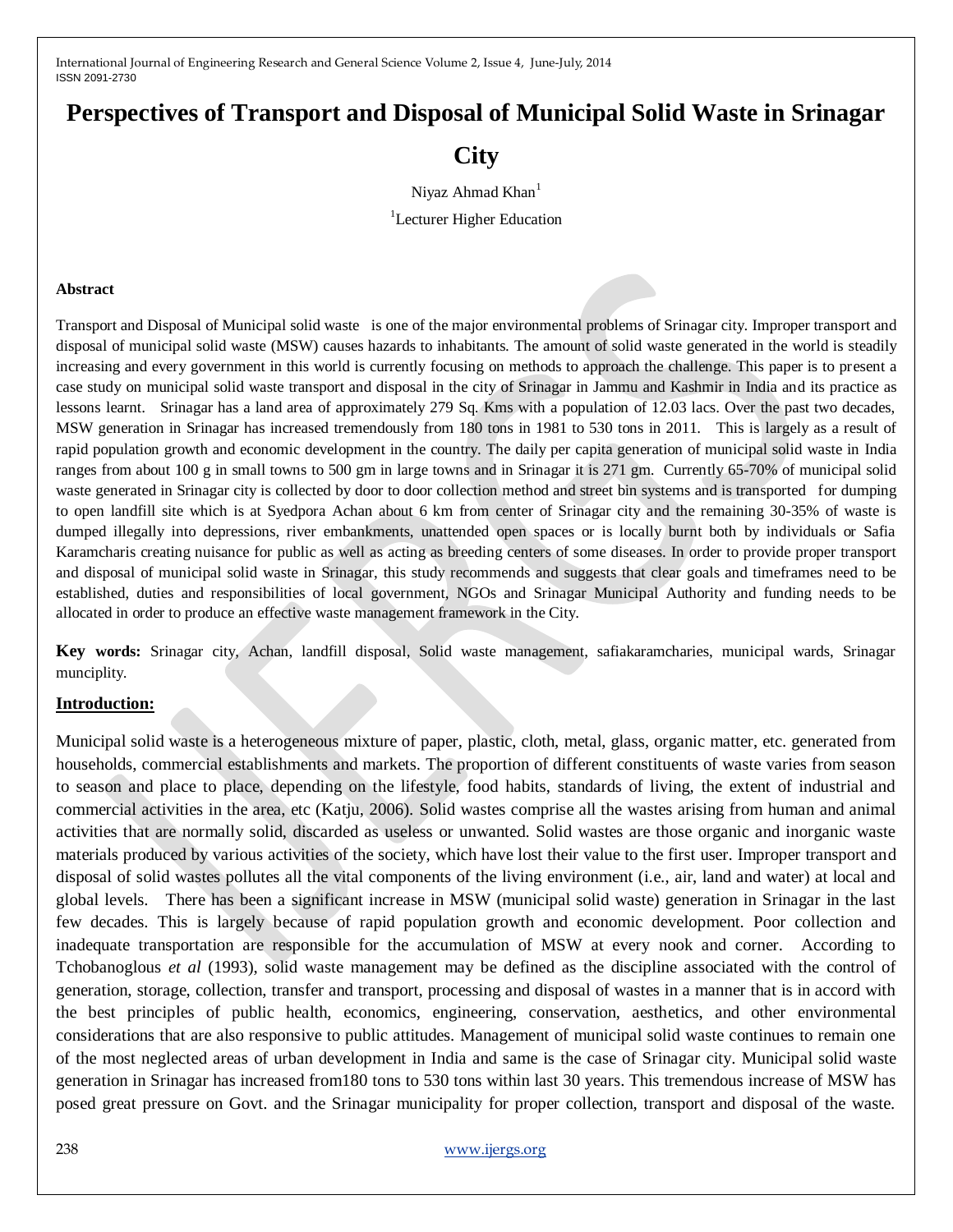Srinagar city has been divided into 24 municipal wards from which garbage is collected by using door-to-door collection and street bin systems.

The significance of transportation of waste has increased manifold due to the increase in population, area and per capita waste generation. Transportation operations of Solid Waste involve several steps that are necessary for proper disposal. In Srinagar Municipality transportation of waste, is done in many ways. It is transferred from source to secondary storage/station community bins by hand carts, wheel barrows, tricycles for onward transfer to dumping site. From the transfer point, the wastes are then littered/ removed by the collection vehicles through loading operations. This loading is both manual as well as mechanical, depending on type of MSW and location. At this point the wastes are in transit storage and remain so during transportation operation for a few hours. The wastes are then hauled and ultimately reach to the final disposal site on the same day. At this site, the wastes are unloaded and collection vehicles return to generation site for refilling.

Municipal solid wastes are regularly disposed off in open space dumpsite in Srinagar city which is Syedpora Achan landfill site situated at a distance of 6 Kms from city center. For maximizing efficiency & effectiveness of this service, it is essential to tackle this problem systematically  $\&$  scientifically by going through all aspects of solid waste management which includes door to door waste collection, transportation of waste, development of landfill sites etc. in a cost effective & eco-friendly manner, which may ensure adequate level of sanitation services to all classes of citizens.

The scope of the study would be limited to the transport and disposal of solid waste practices in operation including manpower, organization and maintenance, collection, transfer and transportation, processing/disposal and selection of viable alternative strategies for modernization of MSWM in the city.

### **Study Area:**

Srinagar, the summer capital of Jammu and Kashmir State is situated in the heart of the oval shaped Valley of Kashmir. Srinagar is located in northern most part of India between 74°-56'and 75°-79'East longitudes and 33°-18' and 34°-45'North latitudes. Srinagar municipal area which had an area of 12.80 Sq. Kms in 1901 increased to 24.52 Sq. Kms in 1951, 41.44 Sq. Kms in 1961 and 103 Sq. Kms in 1971. The city recorded wide spread expansion from 1971 and its area has increased to 279 Sq Kms at present.

The population of Srinagar city which was 6.06 lacs in 1981 has increased to 12.03 lacs in 2011. Due to its location, pronounced primacy, migration and rapid development, it has recorded an accelerated pace. In addition, being the capital city-centre of all major functions, its floating population (both incoming and outgoing) is also very high. Compared to its population growth, provision of infrastructure facilities and basic services has been disproportionate resulting in overstraining of already inadequate infrastructure and deficiency in basic services such as sewerage/drainage system, water supply, sewage treatment and appropriate solid waste management. The Srinagar municipality provides regular solid waste management services in about 200.49 Sq. Kms out of 279 Sq Kms area, which accounts nearly 72% of the city area. For the convenience of conducting a study of solid waste management services, Srinagar city was divided into 5 zones, which are mentioned below:

I. Inner city.

II. Planned colonies.

III. Unplanned extensions.

IV. Settlements in water bodies.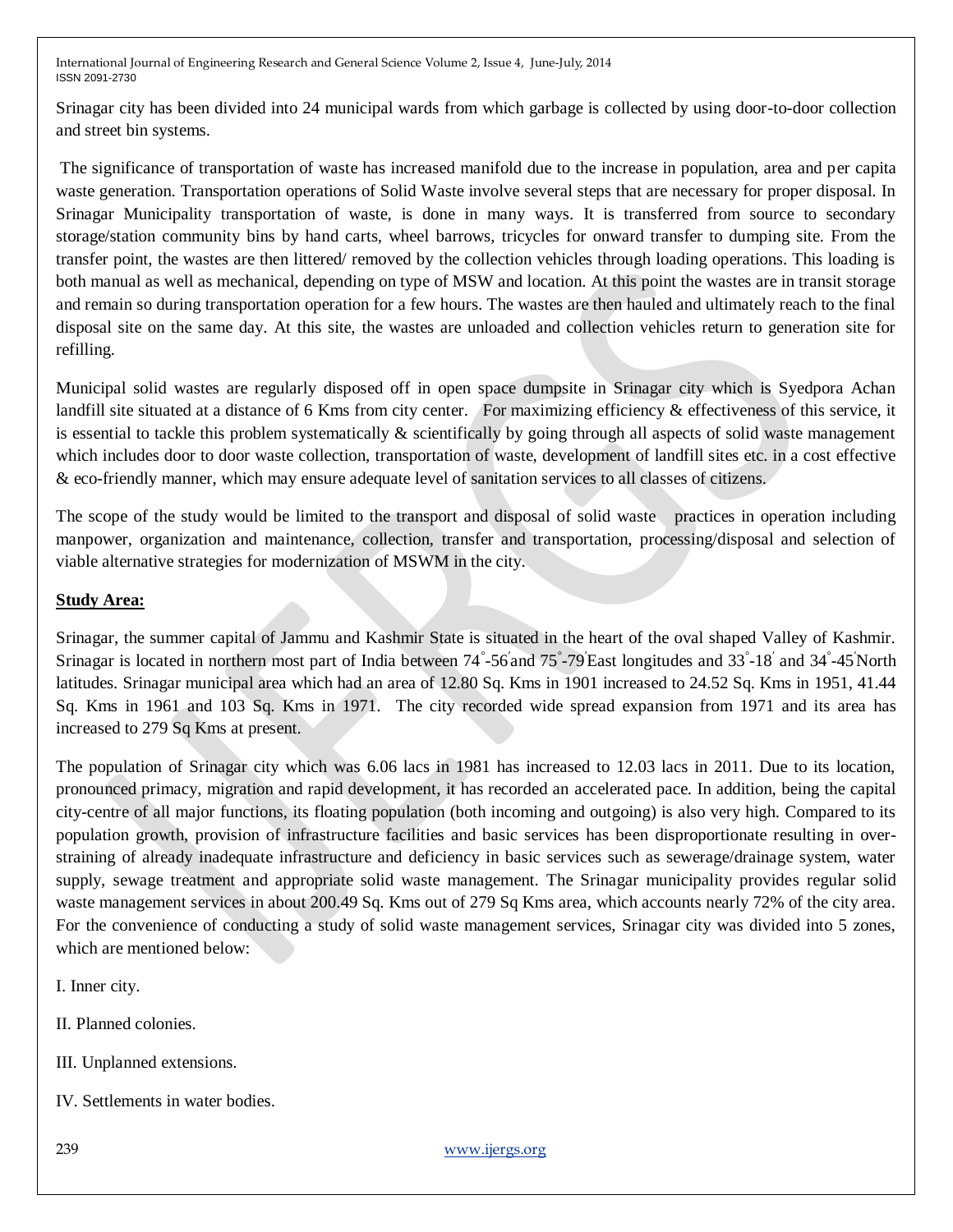V. Outlying urban fringes/recent extensions



## **Methodology:**

The methodology adopted for collecting data with regard to generation, transport and disposal of municipal solid waste, included collection of information pertaining to solid waste management (SWM), from published documents, data available with the agencies and through consultations. It was done through primary surveys, especially on the assessment of the physical characteristics of wastes and consultations to understand the felt needs and priorities of the communities and the key stakeholders. In addition, secondary data was collected on the existing facilities available, such as sweeping staff, implements for primary collection, storage capacities, transportation facilities, existing institutional and organizational framework for SWM, operational and maintenance costs towards SWM, major wastes generating sources, existing collection routes and collection frequency.

Door to Door sample collection was carried out for 3 days to assess the waste generation at household level. The house owners were given storage bags to store their waste in the morning which were collected next day and then weighed seperately on weighing balance.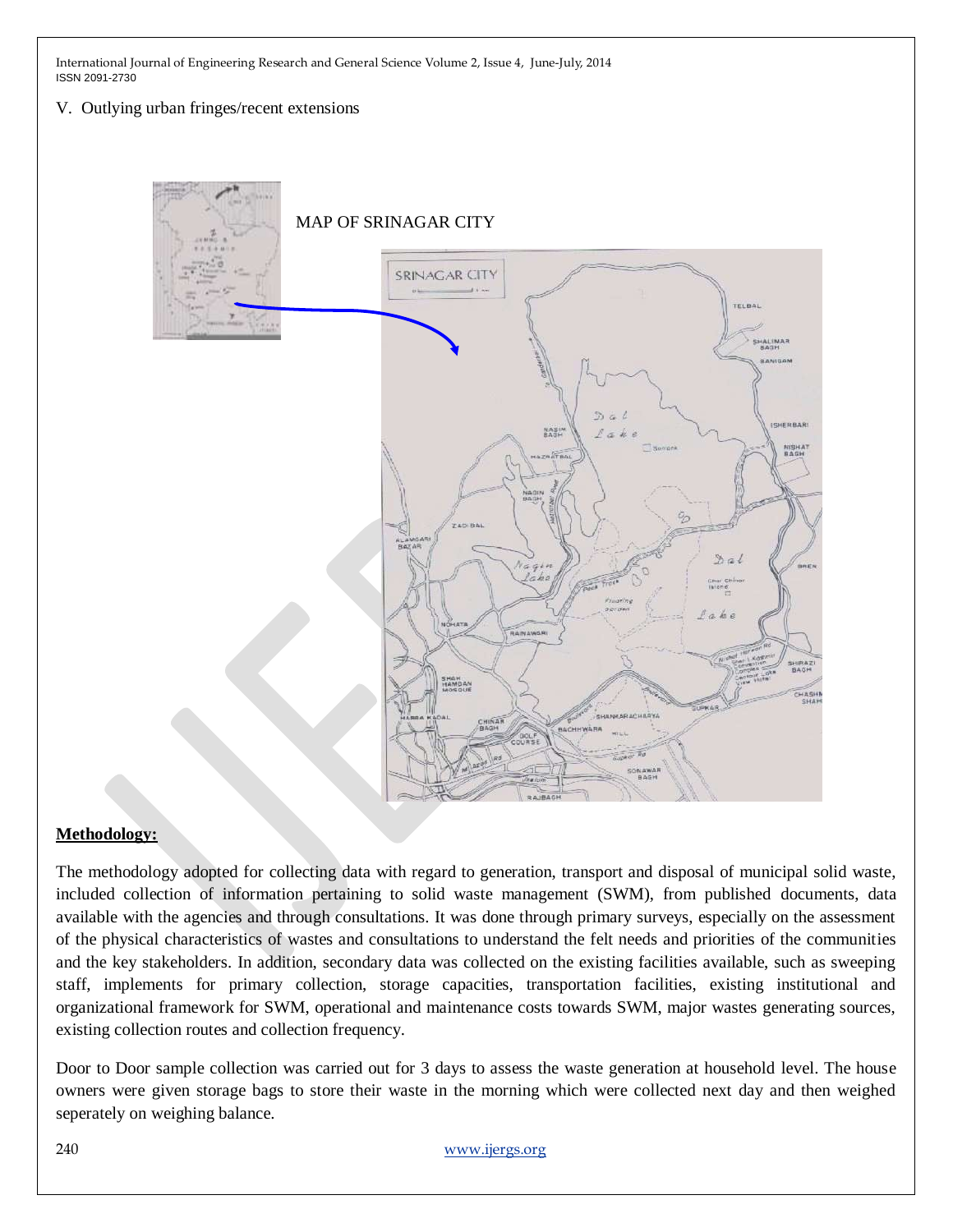Interaction with NGOs, town area committees and notified area committees engaged with management and handling of municipal solid waste.

Questionnaires on inventory on municipal solid waste generation, collection, treatment and disposal were given to municipalities, NGOs and all other concerned agencies with a request to return after completing the same. After the data had been collected it was analyzed and inferences were drawn with the help of various statistical measures.

The objectives of the present work are to gather information regarding recovery, disposal and recycling of solid waste, to know human work force involved in solid waste transport and disposal and to see the co-operation between sub-urban and the municipal department in relation to the disposal of the waste.

## **Waste Generation:**

The municipal authorities in Srinagar do not weigh the refuse vehicles regularly but estimate the quantities on the basis of number of trips made by the collection vehicle. It is estimated that solid waste generated in small, medium and large cities and towns in India is about 0.1 kg,  $0.3 - 0.4$  kg and 0.5 kg per capita per day respectively. Studies carried out by National Environmental Engineering Research Institute (1976) indicated that the per capita generation rate increases with the size of the city and varies between 0.3 to 0.6 kg/d. The quantity and magnitude of actual solid waste generated at various sources and reaching to local dumps and final dumping site for disposal are not same. It is determined by the efficiency of collection and transportation of waste, retrieval of recyclable material at different levels and other factors. This study involves assessment of quantity of waste generation at various functional levels viz. household level, beat/local dump level, municipal ward level, zone level besides quantity of waste actually reaching landfill site at Achan. Per capita waste generation from each household was calculated by dividing average quantity of waste generated per day to number of family members. An interesting part of the study has been that per capita waste generation in various sample areas varies from 142 grams to 396 grams with an average waste generating of 271grams which is close to the finding of NEERI and is shown in table 1.

| S.No. | Zones        | Description                                                 | MSW in (gms) |
|-------|--------------|-------------------------------------------------------------|--------------|
| 1.    | A            | <b>Inner City</b>                                           | 264          |
| 2.    | B            | <b>Planned Colonies</b>                                     | 323          |
| 3.    | $\mathsf{C}$ | <b>Unplanned Colonies</b>                                   | 248          |
| 4.    | D            | <b>Settlements in Water Bodies</b>                          | 271          |
| 5.    | E            | Out-laying<br>Fringes/<br>Urban<br><b>Recent Extensions</b> | 249          |

## **Table 1: Zone wise per capita daily generation of solid waste:**

The zone-wise waste produced indicates that maximum waste is generated in planned colonies which form medium density areas. The generation is comparatively less in outlying fringes, unplanned colonies and high density inner areas. The waste generated in planned colonies are maximum because these areas are inhibited by the economically rich people as compared to the other zones.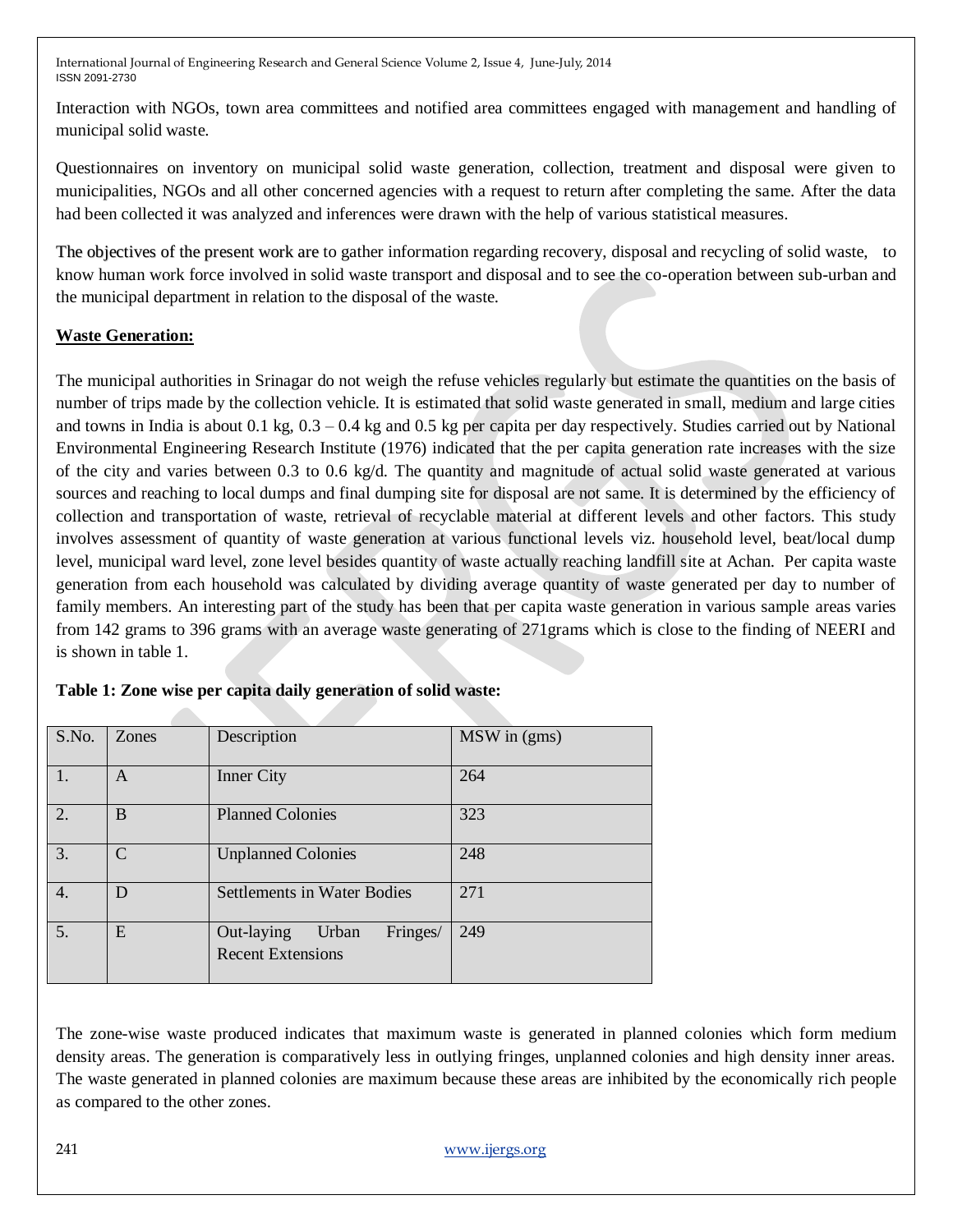#### **Present transport system for transportation of Solid waste in Srinagar municipality:**

Municipal Solid Waste collected in Community bins and other places is transported to the Achan dumping site, using a variety of vehicles. Most of these vehicles make a number of trips everyday to the disposal site through specified routes. The transfer of waste from Community bins to disposal site is done by using a variety of vehicles such as conventional trucks of non-tipping and tipping type, tractors with detachable trailers and hydraulic lifting system which directly lift the waste or relatively large sized containers to disposal sites. In Srinagar Municipality transportation cost is more than 75 per cent of the total expenditure made on solid waste management. The existing transportation fleet in Srinagar Municipality for solid waste management is shown in table 2:

| S. No      | Type of Vehicle                                                                               | <b>Existing Number</b>   | <b>Actually Required</b> |
|------------|-----------------------------------------------------------------------------------------------|--------------------------|--------------------------|
| (i).       | Mini Truck.                                                                                   | 05                       | 05                       |
| (ii).      | Truck-Tipper.                                                                                 | 24                       | 34                       |
| (iii).     | Hook Trailer (transfer station)                                                               | --                       | 08                       |
| (iv).      | 1. Refuse Collector                                                                           | 01                       | 10                       |
|            | 2. Refuse Collector Bins.                                                                     |                          |                          |
|            |                                                                                               | 20                       | 400                      |
| (v).       | 1. Dumper Placer vehicle.                                                                     | 12                       | 25                       |
|            | 2. Dumper Bins.                                                                               | 110                      | 400                      |
| $(vii)$ .  | Tricycle                                                                                      | 20                       | 500                      |
| $(viii)$ . | Hand Carts                                                                                    | 500                      | 500                      |
| (ix)       | <b>Wheel Barrows</b>                                                                          | 1000                     | 150                      |
| (x).       | Containerized handcarts                                                                       | --                       | 2000                     |
| $(xi)$ .   | Front-End-Loader                                                                              | 20                       | 20                       |
| $(xii)$ .  | TATA ACE for door-to-door<br>collection of waste                                              |                          | 20                       |
| $(xiii)$ . | Road Sweeping Machines                                                                        |                          | 04                       |
| $(xiv)$ .  | Compactors for dumping site.                                                                  | 01                       | 03                       |
| $(xv)$ .   | Snow clearance Dozer (Mini<br>Dozer compatible<br>clear<br>to<br>snow in lanes and by lanes). | $\overline{\phantom{a}}$ | 04                       |

#### **Table 2: List of transport fleet Vehicles/Machines of Srinagar Municipality:**

During the field survey of Solid Waste Management, a number of transportation problems have been visualized in Srinagar Municipality, which are: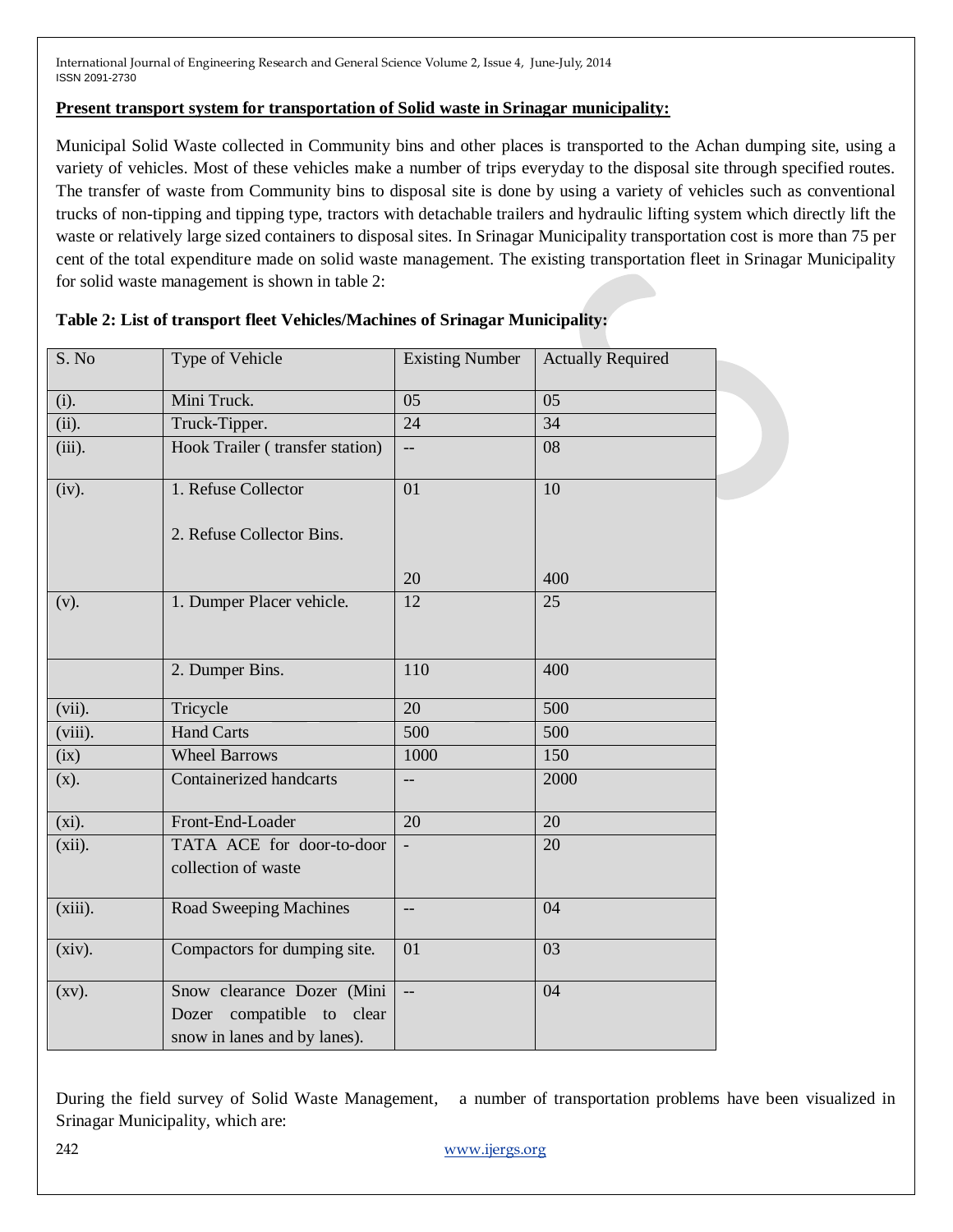Inadequate transportation vehicles resulting in delayed clearance of waste, lack of trip monitoring of vehicle movement and weight of waste in transportation vehicles, poor maintenance of transportation vehicles and machinery resulting in large percentage of vehicles remaining off roads, lack of planning and poor supervision, use of open trucks and overloading of vehicles results in littering of waste during transportation and workshop facilities are inadequate for maintaining vehicles and other machines. For augmentation of municipal transport fleet the corporation has to purchase modern garbage handling machinery and equipment. Housing and Urban development has to provide funds, so that some of the machinery and equipment required for collection and transportation of solid waste is purchased and solid waste management system is improved.

#### **Prevalent Administrative Set-up for Solid Waste Management:**

In the prevalent solid waste management organizational set-up Sanitation, transportation and other related spheres are executed under the control of Chief Sanitation Officer and Transport Officer in coordination with the Executive Officer and Health Officer to carry out solid waste collection and transportation through a team of Sanitary Inspectors, Sanitary Supervisors and Safia Karamcharis. The manpower available at present in Srinagar Municipality for solid waste management is given in table 3: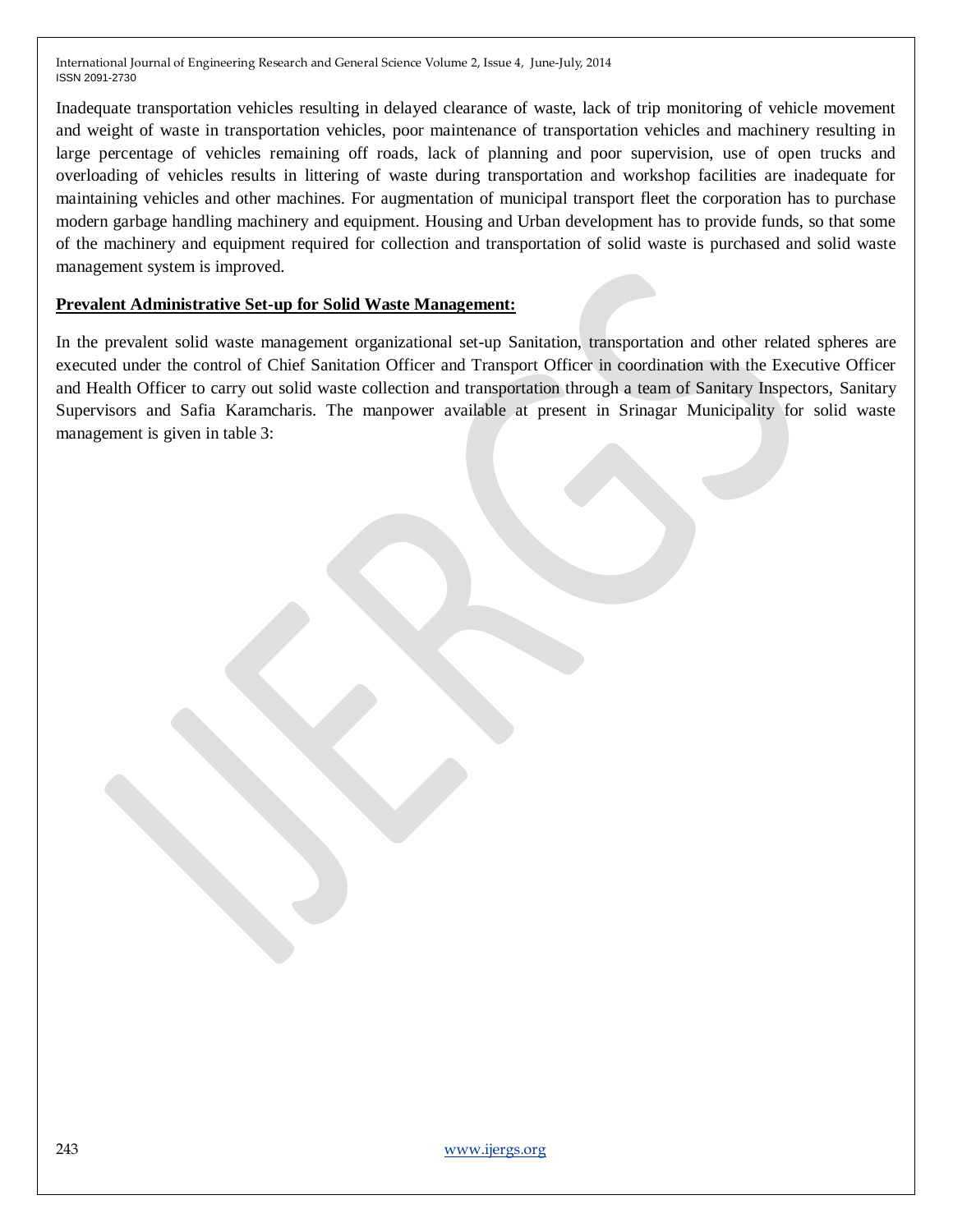| S.No. | <b>DESIGNATION</b>                         | <b>No. of Posts</b> |
|-------|--------------------------------------------|---------------------|
| 1.    | <b>Health Officer</b>                      | $\mathbf{1}$        |
| 2.    | <b>Chief Sanitation Officer</b>            | $\overline{1}$      |
| 3.    | Ward Officer                               | 25                  |
| 4.    | <b>Compost Officer</b>                     | $\overline{1}$      |
| 5.    | Sanitary Supervisors                       | 136                 |
| 6.    | <b>Sanitary Supervisor-Compost</b>         | 9                   |
| 7.    | <b>Sanitary Inspectors</b>                 | 25                  |
| 8.    | <b>Chauffeurs/Drivers</b>                  | 62                  |
| 9.    | Cleaners                                   | 45                  |
| 10    | <b>Compost Coolies</b>                     | $\overline{5}$      |
| 11.   | Safiawalas (regular Staff)                 | 1765                |
| 12.   | Safiawalas/Mashkie (consolidated<br>staff) | 343                 |
| 13.   | Safiawalas (Daily wager staff)             | 285                 |

|  |  |  |  |  | Table 3: Existing Manpower Deployment for MSW Management |
|--|--|--|--|--|----------------------------------------------------------|
|--|--|--|--|--|----------------------------------------------------------|

For proper Solid Waste Management and decentralization of administration Srinagar Municipality has been divided into 24 wards. One ward officer is in charge of each ward who is assisted by one Sanitary Inspector in carrying out Solid Waste Management activities. Non Governmental Organizations also operate in some selected areas e.g. Dal, Pir Bagh Co-operative Colony and Rawalpora etc. and carry out the collection of solid wastes from houseboats/households. Thus, Srinagar Municipality is inadequately equipped to deal with the growing problems of Solid Waste Management. The existing Solid Waste Management organizational set up is under-staffed, under-trained and shouldering heavier responsibilities. In absence of primary storage and lack of appropriate secondary storage facilities for collection of MSW, street sweeping has attained considerable importance to upkeep the health of the Srinagar city. Safia Karamcharis sweep the streets/roads using long handled brooms and collect heaps of waste at suitable locations on the road sides. Thereafter, the waste is collected and transferred on wheel barrows or tricycles and taken to the nearest community bin or open collection point for further transfer to disposal site. In Srinagar, at many places sweepers are carrying out the routine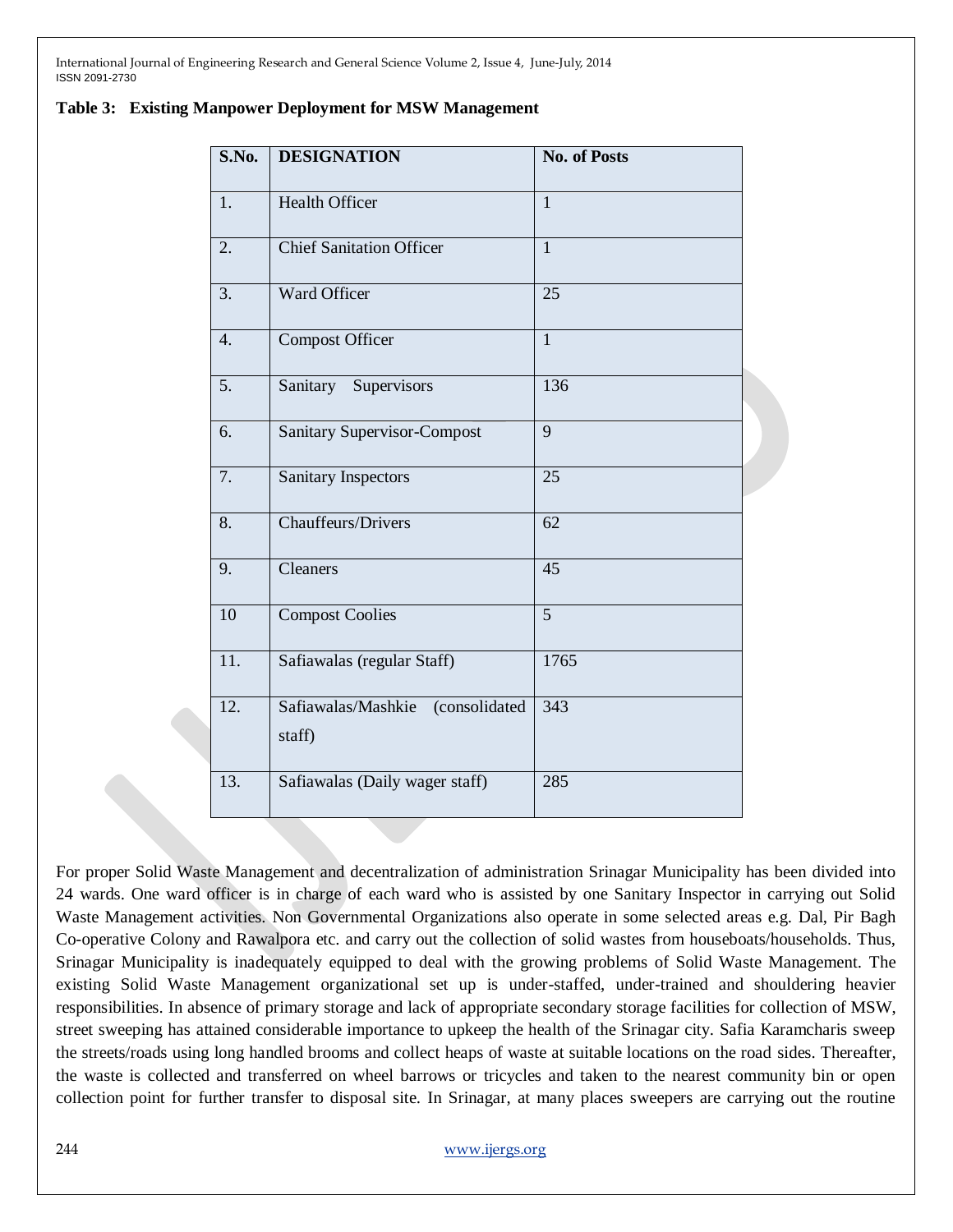sweeping on beat basis consisting of 100 to 200 households including main roads, link roads and lanes. The sweeper population ratio in Srinagar is 1.25 sweepers per 1000.

The existing strength is not sufficient to cater the requirements for 100% collection of waste on door-to-door basis and sweep the city roads which consists 174 Km main roads and 860 running Km other roads. This shortage obviously affects the overall waste collection and road sweep performance of the Srinagar Municipal Corporation. At present about 530 tones of solid waste are produced within Srinagar municipal limits out of which 382 tones are daily taken care of by

Srinagar municipality and disposed off at Syedpora Achan dumping site without any resource recovery. The remaining 148 tons of waste is dumped illegally into depressions, river embankments, unattended open spaces or is locally burnt both by individuals or Safia Karamcharis.

## **Disposal of Municipal Solid Waste:**

Srinagar city generates large quantities of waste which is unscientifically and indiscriminately disposed. At present about 530 tones of solid waste is produced within Srinagar municipal limits out of which 382 tones are daily taken care by Srinagar municipality and disposed off at Syedpora Achan dumping site without any resource recovery. The remaining 148 tons of waste is dumped illegally into depressions, nallahs, or river embankments, unattended open spaces or is locally burnt both by individuals or Safia Karamcharis. Municipal solid wastes is regularly disposed off in open space dumpsite in Srinagar city which is Syedpora Achan landfill site situated at a distance of 6 Kms from city centre, having an area of about 30.63 hectares and is in operation since 1985.

A detailed study of the dumping sites to analyze the prevalent dumping practices at Syedpora Achan and at other adhoc dumping sites within the city was also carried out. At the Achan dumping site proper separation and segregation of waste is not practiced. Rag pickers indulge in the activity for personal gains and are collecting heaps of few saleable items, spoiling the surroundings. The rags, papers, packing materials, polythene bags and others find their way to Achan landfill and create problems of compaction. This has further added to the problem of midway dumping within Achan landfill site and blocking the entry to the site. The waste to Achan landfill site is brought by vehicles and it is leveled occasionally by bulldozers. At the site proper soil cover is not applied as a result the site has become major public nuisance.

A detailed survey of Syedpora Achan landfill site was carried out to get information about the existing dumping practices in Srinagar. The study of the landfill site has revealed the following facts:

The landfill site must necessarily be away from the inhabited area and should be easily accessible and approachable. The Syedpora Achan site has appropriate location, however, has difficult approach through built up area. The expansion of residential houses has started towards the landfill site which needs to be checked.

In land filling separation and shredding are very important requisites. In Syedpora Achan and adhoc dumping sites of Srinagar Municipality separation and shredding are not being properly done. At Achan dumping site soil cover is not applied properly. Huge heaps of soils have been brought to the site but unfortunately it is not spread over the waste. The soil cover is also not used in adhoc sites and has become public nuisance.

The waste is brought by tippers/tractors to the Achan dumping site, while as it is brought by wheel barrows/hand carts to adhoc dumping sites. After tipping the waste at Achan it is leveled occasionally by bulldozers. In the absence of soil cover and shredding whatever little compaction is achieved is done by plying trucks progressively over the extending waste surface. In the absence of appropriate compaction and leveling, wastes were visualized at the site.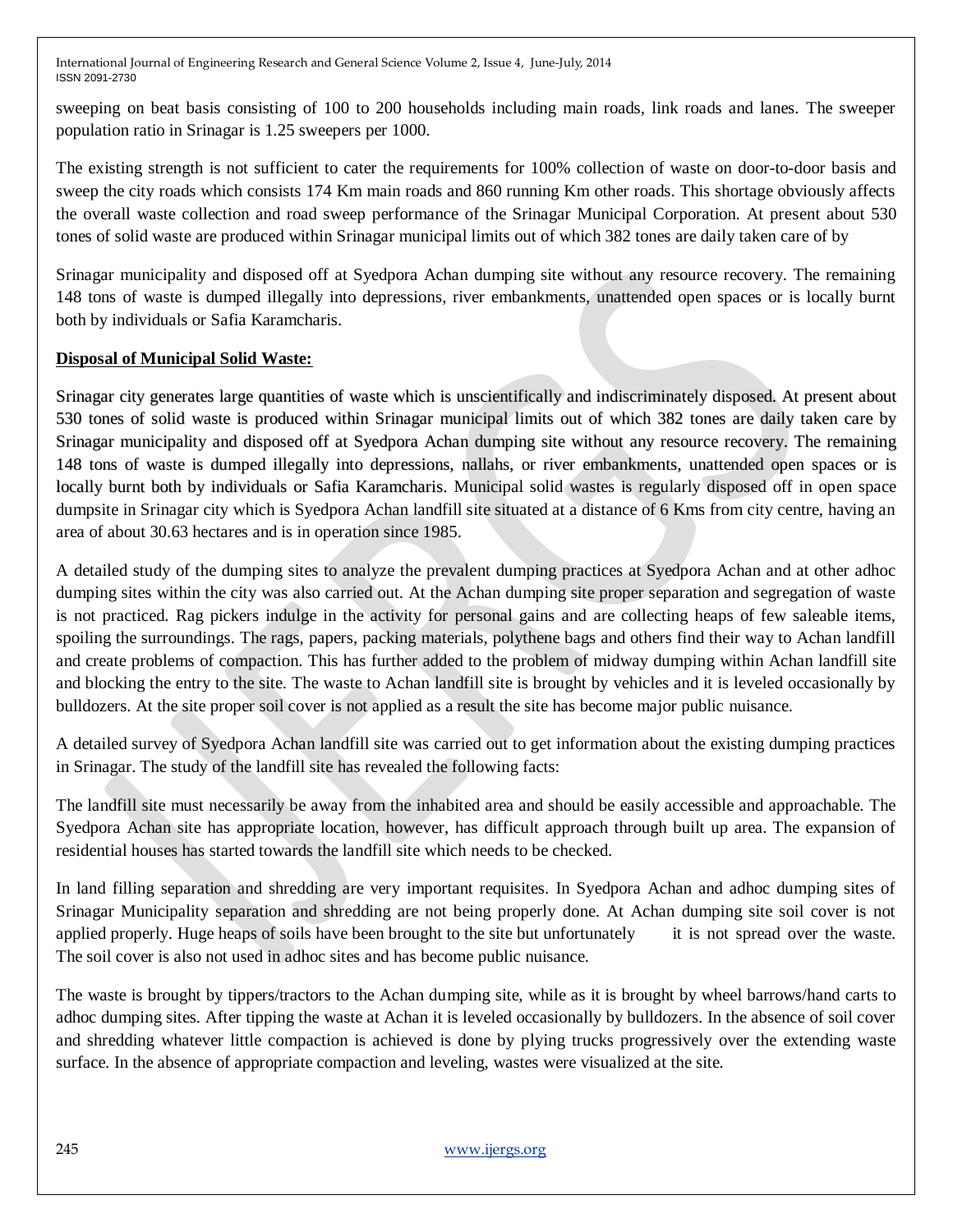The site presents a picture of heaps of waste with stray animals, birds and unauthorized rag pickers moving over the heaps. The odor from the site invades inhabited areas and dust/smoke flying from site often engulfs large areas around it causing danger of a number of health disorder and damages to the standing crops.

Achan landfill site spread over an area of 30.63 hectares of land. Dumping of Municipal solid waste is in process there since1985. During the last 25 years 45% of area has got filled. It has enough capacity to serve the purpose for next 10-15 years, if same process continues. However, if dumping process is modernized and if disposal of waste is done in more scientific manner; it has sufficient capacity to absorb the full volume of wastes of the city for about next 20-25 years.

## **Municipal Administratation at Dumping Site**:

At the dumping site, there is a Chowkidar hut/record room which records vehicles coming to landfill site for dumping of waste, about 17 staff members have been posted at this site. But there is no technical municipal staff to take care of dumping and development of site on scientific lines. The number of waste trucks coming daily to Achan Dumping Site is about 48 trucks /day. In the absence of proper landfill development facilities heaps of waste have been piled which restrain maneourbility of vehicles and compels them to unload the waste at the entry point. The manpower available at dumping Site is given in table 5:

## **Table 5: Manpower available at site:**

| S.No  | <b>Designation</b>    | <b>Existing number</b> |
|-------|-----------------------|------------------------|
| 1.    | Sanitary Supervisor   | $\overline{2}$         |
| 2.    | Driver/cleaner        | $\overline{2}$         |
| 3.    | Sanitary workers      | 8                      |
| 4.    | Chowkidar             | $\mathbf{1}$           |
| 5.    | <b>Disinfectants</b>  | 1                      |
| 6.    | <b>Pump Operator</b>  | 1                      |
| 7.    | Anti Rag picker Squad | $\overline{2}$         |
| Total |                       | 17                     |

The manpower available at the site is insufficient and is not properly trained about the proper procedure, information regarding equipments, use & maintenance of equipment. They are also unaware about the health hazards caused by unhygienic handling of waste. Lack of education and training severely limits proper disposal of waste.

246 [www.ijergs.org](http://www.ijergs.org/) The equipments which are available at the Site include two D50 Chain Dozer, which have been provided by J&K ERA (used for compacting and leveling of garbage), one JCB-DX-2007 make Loader (being used for earth moving and soil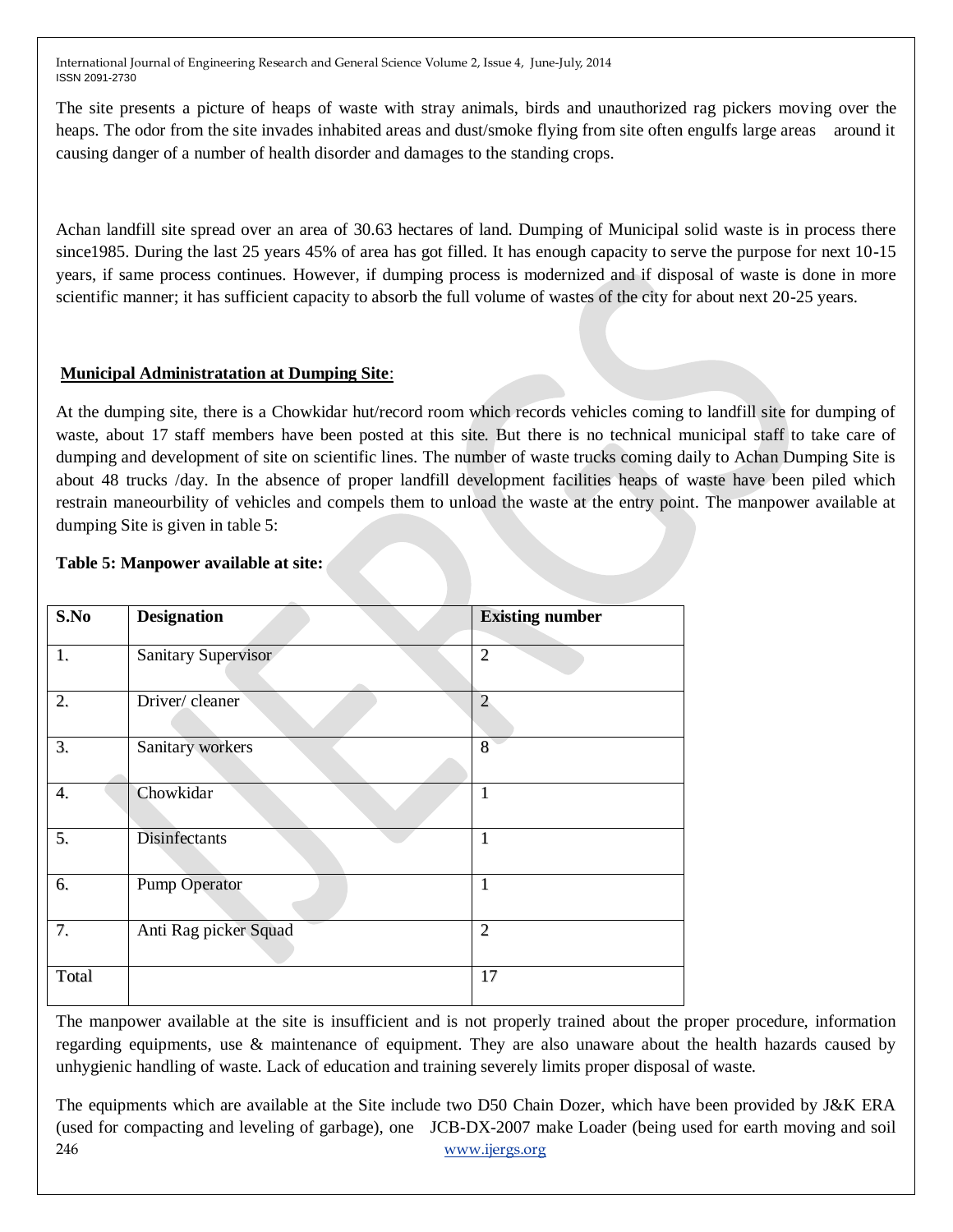covering at dumping site) and one Tipper is being used for carrying of earth inside the Achan Dumping Site for soil cover. The equipments are not enough to carry out proper compaction, leveling and soil covering of the waste at the site.

## **Conclusions and Recommendations:**

Srinagar city generates a large amount of MSW. In 2011, 530 tons of MSW was generated, with an average generation rate being 271gm/capita/day. Major contributing factors to increasing MSW generation are urban population growth and good economic conditions. Srinagar City, the largest urban agglomeration of the Jammu and Kashmir State, generates large magnitude of waste. Srinagar Municipality is able to take care of 70% of waste daily rest remains unattended or unauthorized disposed in open spaces, depressions, nallahs and water bodies. This inadequacy in the Management of Solid Waste has generated a lot of problems which have inflicted irretrievable damages to the environment and declined sanitation condition of the city.

The rapid and accelerated growth has brought radical transformations in the city especially on the state of physical environment and infrastructure; civic services in particular have been under a tremendous strain. Therefore, there is an urgent an undeniable need to improve the present Solid waste Transport and Disposal System through modernization and adoption of appropriate technologies. Based on the field studies on various aspects of the Transport and Disposal of Solid Waste in Srinagar, following conclusions and recommendations have been drawn.

- $\triangleright$  Srinagar Municipality has a long history of providing Solid Waste Management service since 1886. The area of Srinagar city has increased from 82.88 Sq Kms in 1971 to 202 Sq Kms in 2000 and up to 279 Sq Kms at present and has been divided into 24 municipal wards. The population of the Srinagar has increased from 4.23 lacs in 1971 to 6.06 lacs in 1981 and 12.03 lacs in 2011 including floating population. Magnitude of waste generation at present is 530 tons/day with an average per capita waste generation of 271 gm/ capita/day. The anticipated population for 2021 has been estimated 24.93 lacs which would generate about 1271 tons of MSW daily with an average per capita per day generation of 510 gm.
- $\triangleright$  The MSW management is carried out at ward level through unskilled and professionally unqualified personnel. Lack of monitoring, accountability and co-ordination are the common features of SWM staff which reduce their efficiency and performance. Shift and Night sweeping is completely missing in the city. House to house collection system is extended to small number of households covering less than 5 per cent of the population of the city. The manpower distribution at ward level is not rational and standardized in accordance with population and waste generation. Out of the total number of primary collection points 41 are covered and 270 uncovered. The open community bins which are mostly along the road sides generate public nuisance
- $\triangleright$  Of total waste generated 70% is regularly collected and taken to Achan dumping site while as 30% is either dumped in adhoc dumping site or remains unattended generating unhealthy conditions in the city. Transportation vehicles are inadequate and with more hauling distance due to unplanned routing of vehicles. Recycling, reuse and reduce concept is also missing. There is lack of Public awareness and poor participation of citizens in Municipal Solid Waste Management. In Syedpora Achan and adhoc dumping sites of Srinagar Municipality separation and shredding are not being properly practiced and there is absence of appropriate compaction and leveling. The wastes were visualized at the site; present a picture of heaps of waste with stray animals, birds and unauthorized rag pickers moving over the heaps.
- $\triangleright$  The present system of Waste disposal in Srinagar Municipality includes collection and transportation followed by insanitary land filling. This disposal system of Municipal Solid Waste is becoming increasingly costly for the Srinagar Municipality especially with the increase in transportation expenditure. Unfortunately no processing plant for Municipal Solid Waste has so far been established in Srinagar. Therefore, the informal sector which is one of the principal sectors of recovering Municipal Wastes is exploited maximum and such a situation also raises a number of complicated issues that need to be resolved and redressed.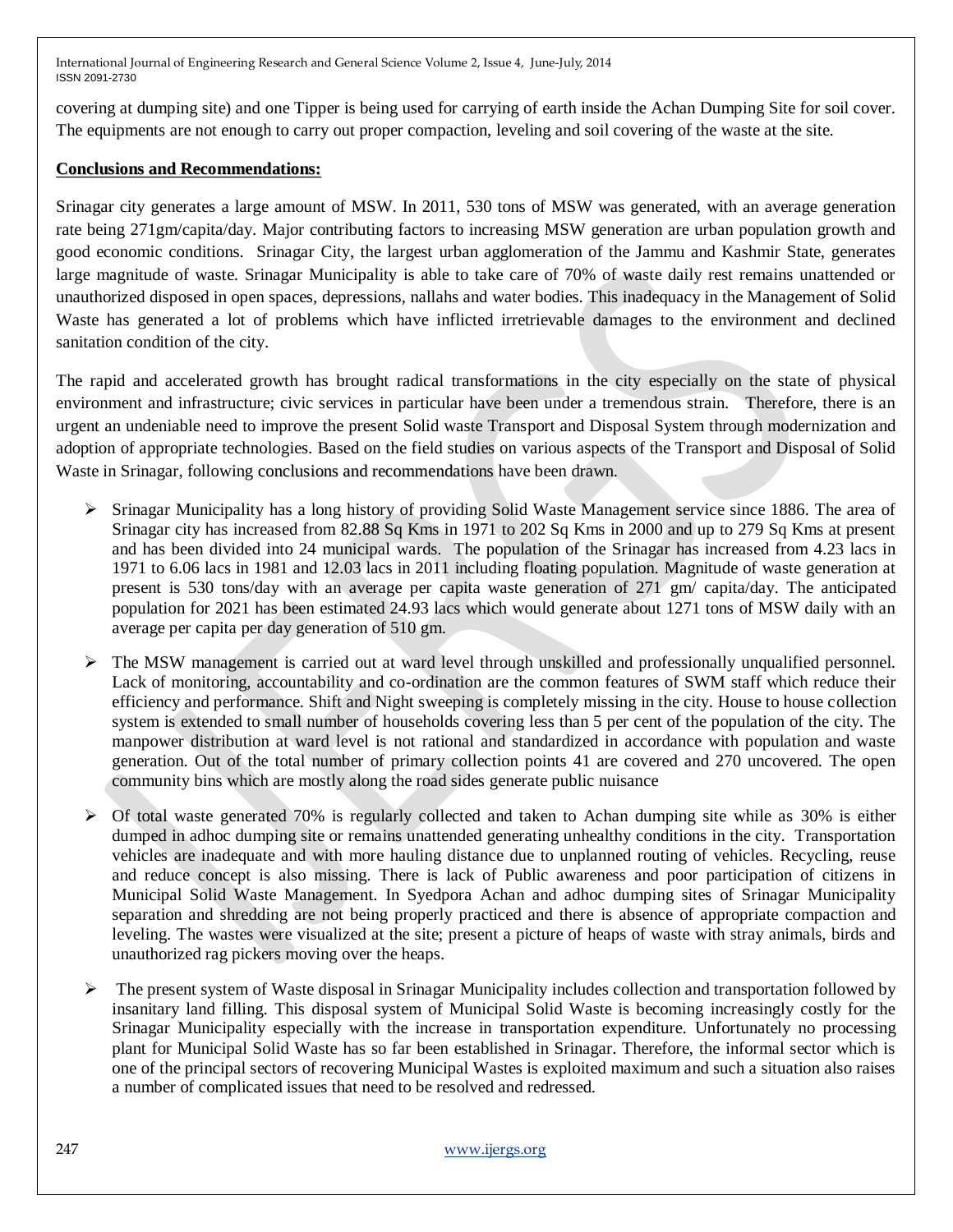- $\triangleright$  Wrong vehicle selection, shortage of collection vehicles, inadequate transfer points and traffic congestion are the factors affecting collection efficiency, resulting in low waste collection rates. Vehicles which are used for transportation are not designed as per requirement. In Srinagar city, proper garages are not provided for the vehicles for protection from heat and rain. These vehicles are highly capital cost intensive and due to inadequate budget, older vehicles are deployed for Solid Waste transportation. This results in an uneconomic operation of the system. The maintenance facilities for these vehicles are inadequate, which adversely affect operational schedule of transport of waste. During the day time the traffic remains very congested in the city. From many parts of the city, a waste collection truck can make only one journey to the disposal site in one shift.
- $\triangleright$  Disposal of waste by SMC is only through land filling at Achan Dumping site and no resource recovery from waste is attempted. Recycling, reuse and reduce concept is also missing. Dumping at Achan is indiscriminate, unscientific without compaction, shredding, separation leveling and measures to control bird menace entry of rag pickers, water and air pollution and basic dumping site facilities are missing at Achan. Legal support for enforcement of MSW services is weak and difficult to enforce. There is lack of Public awareness and poor participation of citizens in Municipal Solid Waste Management.
- $\triangleright$  Environmentally sound facilities for the treatment and disposal of MSW are in great shortage. The current administrative system, sharing both the duties of handling and legislation in the municipal area for SWM, is a major disadvantage of this system.
- $\triangleright$  MSW shall be collected, stored, segregated, transported and disposed separately without mixing with bio-medical, slaughter and construction/demolition waste. Srinagar Municipality shall provide separate space for disposal of bio-medical hazardous waste and carcasses. It shall extend collection and transportation services at cost recovery basis and users pay principal.
- $\triangleright$  Vehicles used for transportation of wastes shall be covered. Waste should not be visible to public, nor exposed to open environment preventing their scattering. The storage facilities set up by municipal authority shall be daily attended for clearing of wastes. The bins or containers wherever placed shall be cleaned before they start overflowing. Transportation vehicles shall be so designed that multiple handling of wastes, prior to final disposal is avoided.
- $\triangleright$  Land filling shall be restricted to non-biodegradable, inert waste and other waste that are not suitable either for recycling or for biological processing. Land filling shall also be carried out for residues of waste processing facilities as well as pre-processing rejects from waste processing facilities. Under unavoidable circumstances or till installation of alternate facilities, land filling shall be done following proper norms. Landfill sites shall meet the specifications as per Standards.
- $\triangleright$  Srinagar Municipality shall provide covered community bins/ Garbage sheds to avoid public nuisance and effective collection of waste. Srinagar Municipality shall give incentives to dealers to prepare specially designed storage bins which shall have no problem of odor, leakage of moisture and access to birds and animals with a mark of Use Me or Reduce, Reuse and Recycle. Citizens shall be motivated to form ward-wise committees and representative for efficient functioning and accountability. Mechanical composting plant shall be installed at Syedpora Achan for disposal of biodegradable waste. The compost obtained shall be sold .and Srinagar Municipality should arrange for marketing of the product. Adequate legal backing to enforce and implement sanitation laws to provide adequate protection to SWM worker and make punitive measure more operational.

#### **REFERENCES:**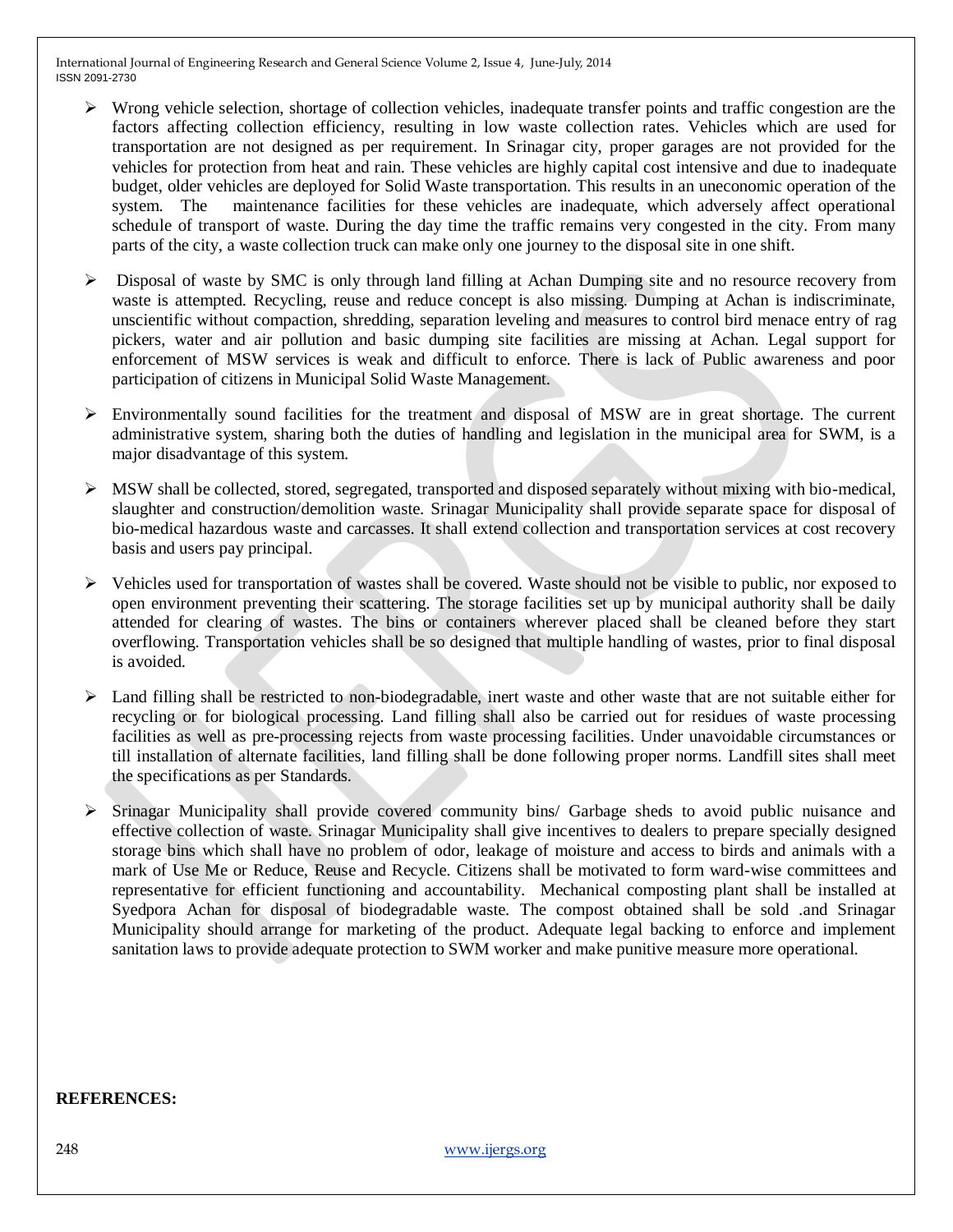[1] Agarwal, K.C. (1998), Environmental Pollution-Causes, Effects and Control, Nidhi Publishers (India), Bikaaner, PP:135-138

[2] Alabaster and Graham (1995), "Waste Minimization for Developing Countries: Can We Afford to Neglect It?" *Habitat Debate (1) 3.*

[3] Berkun, M., Aras, E. and Nemlioglu, S., (2005). Disposal of solid waste in Istanbul and along the Black Sea coast of Turkey *Waste Management*, (25), PP: 847–855.

[4] Brown and Caldwell (1980), Alameda County Solid Waste Management Authority. Solid Waste Management Plan.

 [5] Bhattarai, R. C. (2000), "Solid Waste Management and Economics of Recycling: A Case of Kathmandu Metro City", *Economic Journal of Development Issues* 1(2), PP: 90- 106.

[6] Bhide, A.D. and Sundaresan B.B. (2001), "Solid waste management – Collection, Processing and Disposal", Mudrashilpa Offset Printers, Nagpur.

[7] Bhoyar, R.V., Titus, S.K., Bhide, A.D. and Khanna, P. (1996), "Municipal and Industrial Solid Waste Management in India" *Journal of IAEM*, (23), PP: 53-64.

[8] CPCB (1999), "Status of solid waste generation, collection, treatment and disposal in metro cities "Central Pollution Control Board", Delhi.

[9] CPHERI, Nagpur (1973), Solid Waste in India, Final Report

[10] Data, M. (1997), Waste Disposal in Engineering Landfills, Narrasa Publishing House, New Delhi, PP:201-205

 [11] Dhameja, S.K. (2002), Environmental Engineering and Management, S.K Kataria and sons, New Delhi, PP: 177- 180.

[12] Dhere, Chandrasekhar, B. Pawar, Pratapsingh, B. Pardeshi and Dhanraj, A. Patil (2008), 'Municipal solid waste disposal in Pune city – An analysis of air and groundwater pollution" C*urrent Science, (95) 6.* 

 [13] Goel. S., Hazra.T ., (2009), Solid waste management in Kolkata, India Practices and challenges, *Waste Management*, (29), PP :470–478.

 [14] Gotoh S. (1989), Issues and factors to be considered for improvement of solid waste management in Asian metropolises. *Regional Development Dialogue*, 10 (3), PP: 1-12.

[15] Hamer G., (2003), Solid waste treatment and disposal: effects on public health and environmental safety, *Biotechnology Advance*, (22), PP: 71-79.

[16] Hongtao, W. and Yongfeng, Nie (2001), Municipal Solid Waste Characteristics and Management in China *J. Air & Waste Manage. Assoc, (51), PP:* 250-263.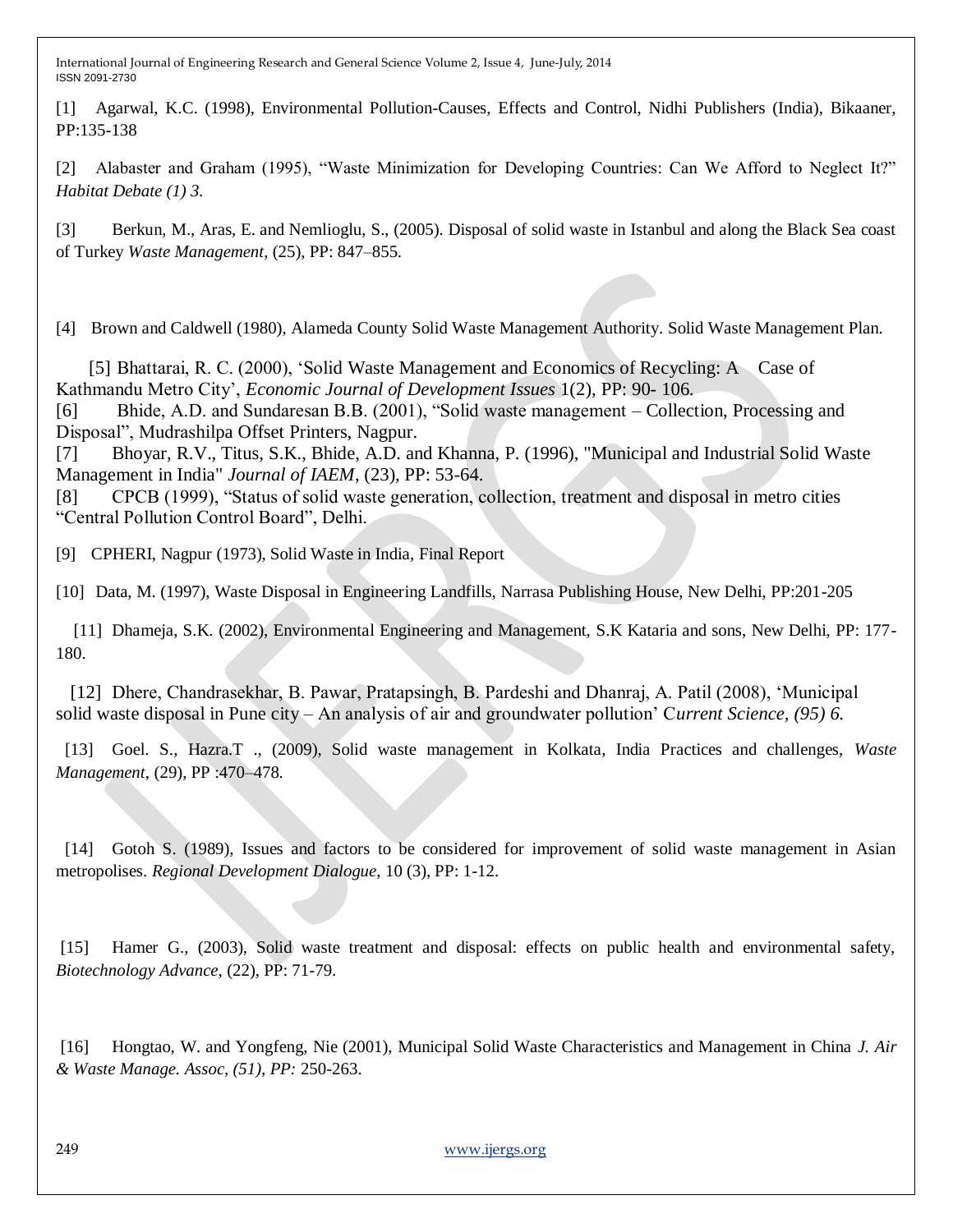[17] Imam, A., Mohammed B., Wilson D.C. and Cheeseman, C.R. (2008), Solid waste management in Abuja, Nigeria. *WasteManagemen*t, 28 (2): 468–472.

[18] Kansal, A. (2002), Solid Waste Management Strategies for India, *JJEP*, 22(4), PP: 444-448.

[19] Kumar, S. and Gaikwad, S. A. (2004), Municipal solid waste management in Indian urban centres: An approach for betterment. In *Urban Development Debates in the New Millennium* (Gupta, K. R. Ed.), Atlantic Publishers & Distributors, New Delhi, PP: 101-111.

[20] Kurian Joseph (2002), "Perspectives of Solid Waste Management in India", International Symposium on the Technology and Management of the Treatment & Reuse of the Municipal Solid Waste, Shanghai,China.

[21] Katju C. V. (2006), Solid Waste Management: *World Bank, Report 1994*, World Web Page: [www.devalt.org/newsletter/jun04/lead.htm. .](http://www.devalt.org/newsletter/jun04/lead.htm.)

[22] Mamdouh, A., El-Messery, Gaber, A.Z. Ismail and Anwaar, K. Arafa (2009), "Evaluation of Municipal Solid Waste Management in Egyptian Rural Areas" *Journal Egypt Public Health Assoc (84) 1 & 2.*

[23] McLean, M. (1971), Planning for Solid Waste Management, Planning Advisory Service Report (275) Chicago: American Society of Planning Officials.

[24] MoEF (2000), "Municipal Solid Wastes (Management and Handling) Rules, Ministry of Environment and Forests, Government of India, New Delhi.

[25] Mufeed Sharholy, Kafeel Ahmad, Gauhar Mahmood, and R.C. Trivedi (2008), Municipal solid waste management in Indian cities – *A review* Waste Management*, (28) 2, PP: 459-467.*

[26] NEERI. (1976), Solid waste management in Indian cities present status, *Technical Digest, Nagpur*, PP: 51.

[27] Newsletter (2005): Published by J&K State Pollution Control Board Srinagar, PP: 12-30.

[28] Patil, D. A., Pawar, C. B. and Dhere, A. M. (2006), *Environment Education*, Phadke Publication, Kolhapur.

[29] Shekdar, A.V. (1999), "Municipal solid waste management – the Indian Experience" *Journal IAEM*, (27), PP:  $100 - 108.$ 

[30] Sharholy, M., Ahmad, K., Mahmood, G., Trivedi, R.C., (2008), Municipal solid waste management in Indian cities– *A reviewWaste Management,* 28 (2), PP: 459– 467.

[31] Singhal, S. and Pandey, S. (2001), "Solid Waste Management in India: Status and Future Directions". *TERI Information Monitor on Environmental Science*, (6) 1, PP: 1-4.

[32] Shuchi Gupta, Krishna Mohan, Rajkumar Prasad, Sujata Gupta and Arun Kansal (1998), Solid waste management in India: example options options and and opportunities opportunities *Resources, Conservation and Recycling,* (*24) 2, PP: 137-154.*